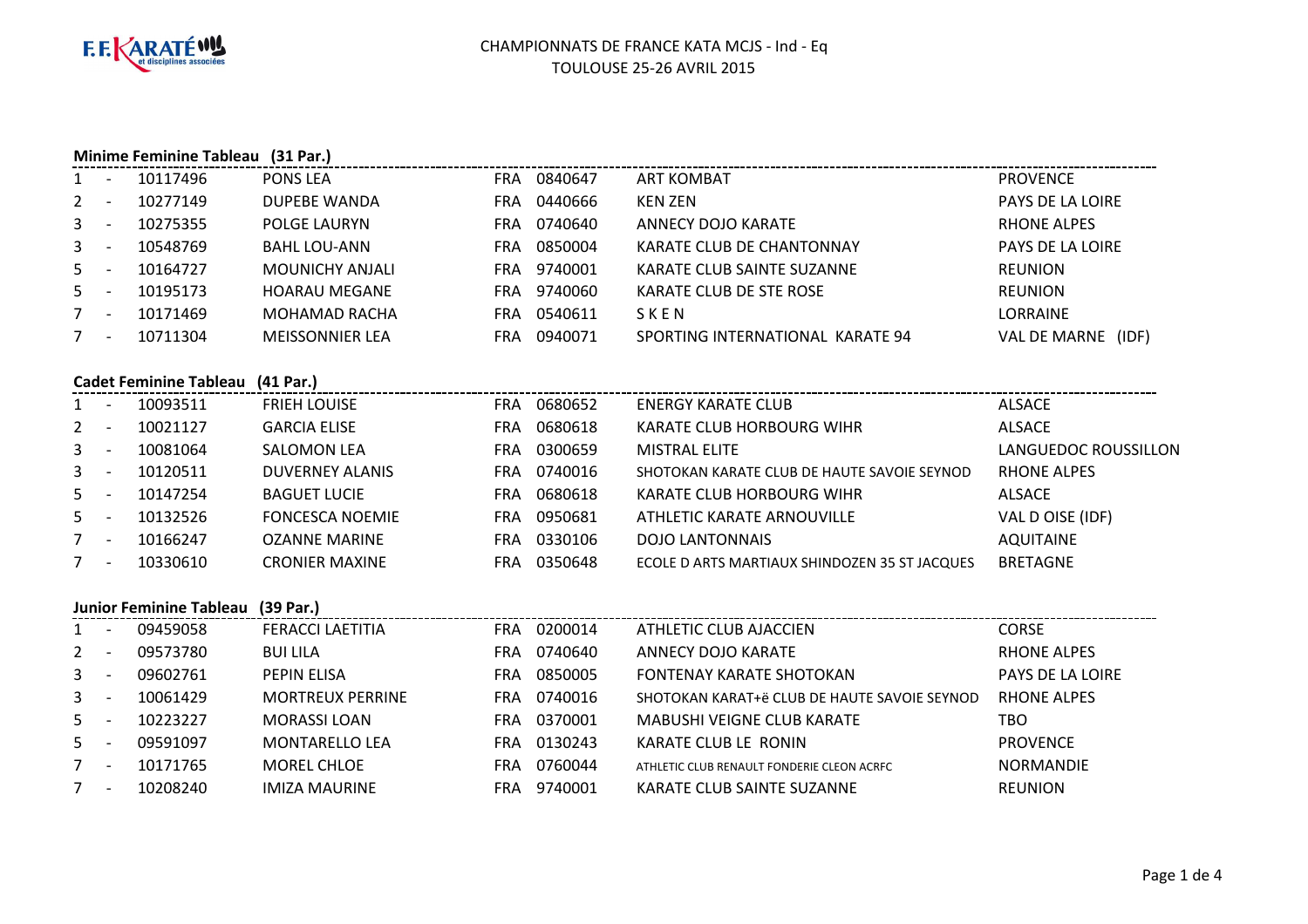

3

5

5

7

7

- <sup>10061429</sup> MORTREUX PERRINE FRA

- <sup>10171765</sup> MOREL CHLOE FRA

- 10223227 MORASSI LOAN<br>- 09591097 MONTARELLO L

- 09591097 MONTARELLO LEA<br>- 10171765 MOREL CHLOE

- 10208240 IMIZA MAURINE

FRA 0370001 MABUSHI VEIGNE CLUB KARATE<br>FRA 0130243 KARATE CLUB LE RONIN

KARATE CLUB SAINTE SUZANNE

FRA 0130243 KARATE CLUB LE RONIN<br>FRA 0760044 ATHLETIC CLUB RENAULT F

<sup>0740016</sup> SHOTOKAN KARAT+ë CLUB DE HAUTE SAVOIE SEYNOD RHONE ALPES

ATHLETIC CLUB RENAULT FONDERIE CLEON ACRFC NORMANDIE<br>KARATE CLUB SAINTE SUZANNE REUNION

N PROVENCE

|                | Minime Masculin Tableau (42 Par.)<br>------------------------------------ |                                   |                              |            |             |                                            |                      |       |  |  |  |
|----------------|---------------------------------------------------------------------------|-----------------------------------|------------------------------|------------|-------------|--------------------------------------------|----------------------|-------|--|--|--|
|                | $\overline{\phantom{a}}$                                                  | 10235013                          | POISSON ROMAIN               |            | FRA 0760044 | ATHLETIC CLUB RENAULT FONDERIE CLEON ACRFC | NORMANDIE            |       |  |  |  |
| 2              | $\overline{\phantom{a}}$                                                  | 10169612                          | <b>VALENTE SILVA NICOLAS</b> |            | FRA 0770059 | KARATE CLUB BOISSY LE CHATEL               | SEINE ET MARNE (IDF) |       |  |  |  |
| 3              | $\overline{\phantom{a}}$                                                  | 10195847                          | <b>VENDE MATHIS</b>          | <b>FRA</b> | 0850004     | <b>KARATE CLUB DE CHANTONNAY</b>           | PAYS DE LA LOIRE     |       |  |  |  |
| 3              | $\blacksquare$                                                            | 10221711                          | <b>NABUCET FLORIAN</b>       | <b>FRA</b> | 0910626     | S K B EPINAY SOUS SENART                   | <b>ESSONNE</b>       | (IDF) |  |  |  |
| 5.             | $\overline{\phantom{a}}$                                                  | 10219077                          | <b>BLAIS MATHIS</b>          | <b>FRA</b> | 0130883     | <b>DOJO MARSEILLAIS FKA</b>                | <b>PROVENCE</b>      |       |  |  |  |
| 5              | $\sim$                                                                    | 10293428                          | <b>LAOU HINE QUENTIN</b>     | <b>FRA</b> | 9740618     | <b>SHOTOKAN K C BOIS NEFLES</b>            | <b>REUNION</b>       |       |  |  |  |
| $7^{\circ}$    | $\overline{\phantom{a}}$                                                  | 10570967                          | <b>FONTAINE KEN</b>          | <b>FRA</b> | 9740705     | SPORTING KARATE CLUB CARPIN                | <b>REUNION</b>       |       |  |  |  |
| 7              | $\overline{\phantom{a}}$                                                  | 10241151                          | LAFAIRE CLEMENT              | <b>FRA</b> | 0780689     | <b>HOUDAN KARATE DO</b>                    | <b>YVELINES</b>      | (IDF) |  |  |  |
|                |                                                                           |                                   |                              |            |             |                                            |                      |       |  |  |  |
|                |                                                                           | <b>Cadet Masculin Tableau</b>     | (34 Par.)                    |            |             |                                            |                      |       |  |  |  |
|                | $\sim$                                                                    | 10247339                          | <b>NGOAN FRANCK</b>          |            | FRA 0910626 | S K B EPINAY SOUS SENART                   | <b>ESSONNE</b>       | (IDF) |  |  |  |
| 2              | $\overline{\phantom{a}}$                                                  | 10108192                          | PREUX VINCENT                | <b>FRA</b> | 0910626     | S K B EPINAY SOUS SENART                   | <b>ESSONNE</b>       | (IDF) |  |  |  |
| $\mathbf{3}$   | $\overline{\phantom{a}}$                                                  | 10113621                          | <b>MROZEK MICKY</b>          | <b>FRA</b> | 0370001     | <b>MABUSHI VEIGNE CLUB KARATE</b>          | <b>TBO</b>           |       |  |  |  |
| 3              | $\overline{\phantom{a}}$                                                  | 10315410                          | PRACHANT ALEXANDRE           | <b>FRA</b> | 0910661     | SPORTING KARATE BUDO ELITE                 | <b>ESSONNE</b>       | (IDF) |  |  |  |
| 5 <sup>1</sup> | $\sim$                                                                    | 10213278                          | <b>MINICONI GABRIEL</b>      | <b>FRA</b> | 0200014     | ATHLETIC CLUB AJACCIEN                     | <b>CORSE</b>         |       |  |  |  |
| 5.             | $\overline{\phantom{a}}$                                                  | 10105445                          | <b>COLAS THIBAULT</b>        | <b>FRA</b> | 0540018     | <b>COS VILLERS KARATE</b>                  | <b>LORRAINE</b>      |       |  |  |  |
|                | $\overline{\phantom{a}}$                                                  | 10168290                          | <b>TAS SAMI</b>              | <b>FRA</b> | 0850005     | <b>FONTENAY KARATE SHOTOKAN</b>            | PAYS DE LA LOIRE     |       |  |  |  |
| 7              | $\overline{\phantom{a}}$                                                  | 10251860                          | <b>VASSAL GREGOIRE</b>       | <b>FRA</b> | 0940026     | <b>CLUB DE KARATE BUDOKAN</b>              | VAL DE MARNE (IDF)   |       |  |  |  |
|                |                                                                           |                                   |                              |            |             |                                            |                      |       |  |  |  |
|                |                                                                           | Junior Feminine Tableau (39 Par.) |                              |            |             |                                            |                      |       |  |  |  |
|                | $\overline{\phantom{a}}$                                                  | 09459058                          | <b>FERACCI LAETITIA</b>      |            | FRA 0200014 | ATHLETIC CLUB AJACCIEN                     | <b>CORSE</b>         |       |  |  |  |
| 2              | $\overline{\phantom{a}}$                                                  | 09573780                          | <b>BUI LILA</b>              |            | FRA 0740640 | <b>ANNECY DOJO KARATE</b>                  | <b>RHONE ALPES</b>   |       |  |  |  |
| 3              | $\overline{\phantom{a}}$                                                  | 09602761                          | PEPIN ELISA                  | <b>FRA</b> | 0850005     | <b>FONTENAY KARATE SHOTOKAN</b>            | PAYS DE LA LOIRE     |       |  |  |  |
|                |                                                                           |                                   |                              |            |             |                                            |                      |       |  |  |  |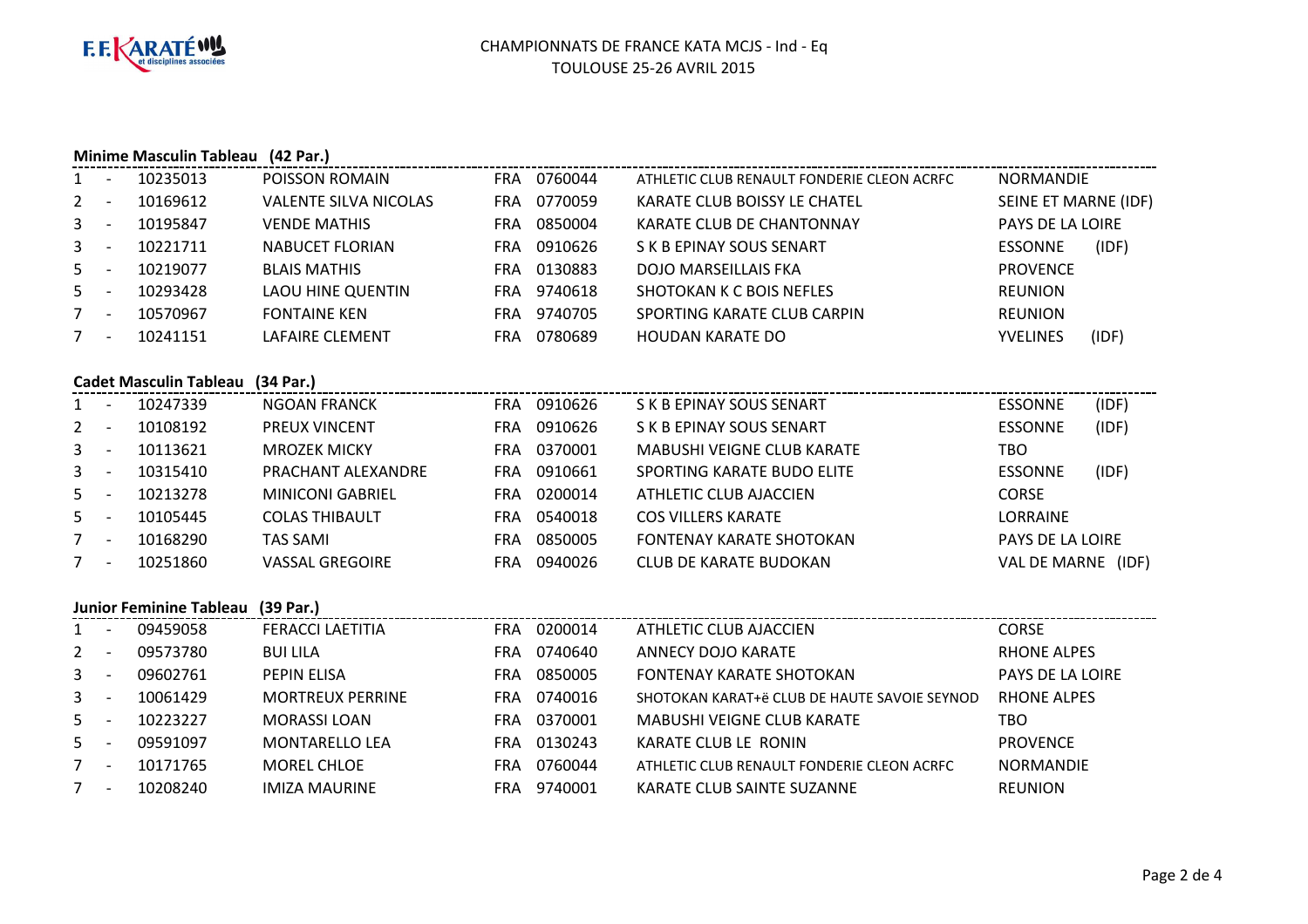

|                |                          | <b>Senior Feminine Tableau</b> | (40 Par.)                |            |             |                                   |                           |
|----------------|--------------------------|--------------------------------|--------------------------|------------|-------------|-----------------------------------|---------------------------|
| 1              | $\overline{\phantom{a}}$ | 01507140                       | <b>SCORDO SANDY</b>      |            | FRA 0840647 | ART KOMBAT                        | <b>PROVENCE</b>           |
| $\mathbf{2}$   | $\blacksquare$           | 01350811                       | <b>FERACCI ALEXANDRA</b> |            | FRA 0200014 | ATHLETIC CLUB AJACCIEN            | <b>CORSE</b>              |
| 3              | $\overline{\phantom{a}}$ | 09338588                       | <b>BOUCHET PAULINE</b>   |            | FRA 0910661 | SPORTING KARATE BUDO ELITE        | <b>ESSONNE</b><br>(IDF)   |
| 3              | $\overline{a}$           | 09472951                       | LE BORGNE MARINE         |            | FRA 0750022 | <b>SPORTING INTERN K C</b>        | <b>PARIS</b><br>(IDF)     |
| 5 <sup>1</sup> | $\overline{\phantom{a}}$ | 10266334                       | <b>BOUBEKEUR LISA</b>    | <b>FRA</b> | 0750022     | <b>SPORTING INTERN K C</b>        | <b>PARIS</b><br>(IDF)     |
| 5 <sup>1</sup> |                          | 09260635                       | <b>BUI MARIE</b>         |            | FRA 0740640 | <b>ANNECY DOJO KARATE</b>         | <b>RHONE ALPES</b>        |
| $7^{\circ}$    | $\overline{\phantom{a}}$ | 09500489                       | LE GOUARD MAELYS         |            | FRA 0770638 | KARATE DO ST GERMAIN SUR MORIN    | SEINE ET MARNE (IDF)      |
| $7^{\circ}$    | $\overline{\phantom{a}}$ | 09433964                       | <b>JOUJOU EMELINE</b>    |            | FRA 0920079 | C S M PUTEAUX                     | HAUTS DE SEINE (IDF)      |
|                |                          | <b>Junior Masculin Tableau</b> | (38 Par.)                |            |             |                                   |                           |
| $1 -$          |                          | 10050732                       | <b>MORASSI SOREY</b>     |            | FRA 0370001 | <b>MABUSHI VEIGNE CLUB KARATE</b> | <b>TBO</b>                |
| $\overline{2}$ | $\overline{\phantom{a}}$ | 09594581                       | <b>TRANIER LOICK</b>     |            | FRA 0910626 | S K B EPINAY SOUS SENART          | (IDF)<br><b>ESSONNE</b>   |
| $\mathbf{3}$   | $\overline{a}$           | 10115021                       | <b>VIALLES GAETAN</b>    |            | FRA 0810612 | KARATE CLUB DE SAINT SULPICE      | <b>MIDI PYRENEES</b>      |
| 3              | $\overline{a}$           | 10144014                       | SIMARD DAVID             |            | FRA 9860602 | ASKNC                             | <b>NOUVELLE CALEDONIE</b> |
| 5              | $\sim$ $-$               | 09434593                       | <b>BERNARD JOHANN</b>    |            | FRA 0060729 | ARTS ET SPORTS MAKOTO NICE        | <b>COTE D AZUR</b>        |
| 5 <sup>1</sup> | $\overline{\phantom{a}}$ | 09567090                       | <b>FAUCHER KIM</b>       |            | FRA 9860602 | ASKNC                             | <b>NOUVELLE CALEDONIE</b> |
| $7^{\circ}$    |                          | 09586731                       | <b>BURSI NATHANEL</b>    | <b>FRA</b> | 0840647     | <b>ART KOMBAT</b>                 | <b>PROVENCE</b>           |
| $7^{\circ}$    |                          | 10082158                       | <b>CHRISTAL ARTHUR</b>   |            | FRA 0310059 | ARTS MARTIAUX TOULOUSE MIRAIL     | <b>MIDI PYRENEES</b>      |
|                |                          | <b>Senior Masculin Tableau</b> | (44 Par.)                |            |             |                                   |                           |
| 1              | $\sim$                   | 09262313                       | MONTARELLO ENZO          |            | FRA 0130243 | KARATE CLUB LE RONIN              | <b>PROVENCE</b>           |
| $2^{\circ}$    | $\overline{\phantom{a}}$ | 09298106                       | <b>GEOFFRAY WILLIAM</b>  |            | FRA 0420640 | <b>KYUDOKAN PILAT</b>             | <b>RHONE ALPES</b>        |
| 3              | $\overline{\phantom{a}}$ | 09309667                       | <b>JEANNOT LUCAS</b>     |            | FRA 0930080 | KCVO                              | SEINE ST DENIS (IDF)      |
| $\mathbf{3}$   | $\sim$                   | 09254726                       | <b>ZEMOURI AHMED</b>     |            | FRA 0930080 | KCVO                              | SEINE ST DENIS (IDF)      |
| 5              | $\overline{\phantom{a}}$ | 09503392                       | <b>CARRERE FLORIAN</b>   |            | FRA 0330028 | ARTS MARTIAUX VILLENAVAIS         | <b>AQUITAINE</b>          |
| 5              | $\overline{\phantom{a}}$ | 10112128                       | NGOAN KEWIN PUTHARAVORN  | <b>FRA</b> | 0910661     | SPORTING KARATE BUDO ELITE        | (IDF)<br><b>ESSONNE</b>   |
| 7              | $\overline{\phantom{a}}$ | 09376539                       | PREUX THOMAS             |            | FRA 0910661 | SPORTING KARATE BUDO ELITE        | (IDF)<br><b>ESSONNE</b>   |
| $7^{\circ}$    |                          | 10111362                       | <b>MARTORANA REMI</b>    |            | FRA 0740640 | <b>ANNECY DOJO KARATE</b>         | <b>RHONE ALPES</b>        |